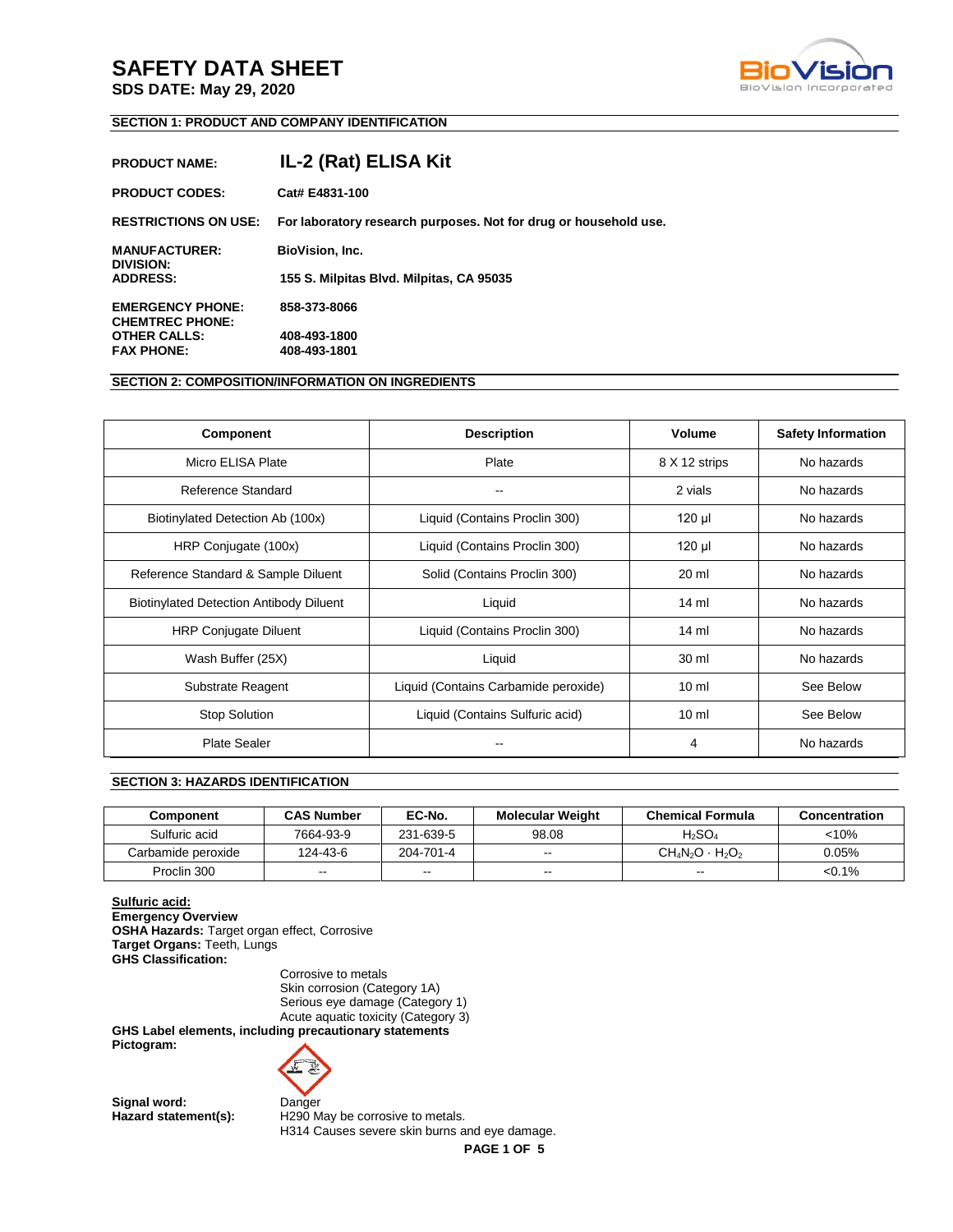**SDS DATE: May 29, 2020** H315 Causes skin irritation. H318 Causes serious eye damage. H319 Causes serious eye irritation. **Precautionary statement(s):** P234 Keep only in original container. P264 Wash skin thoroughly after handling. P280 Wear eye protection/ face protection. P280 Wear protective gloves. P302 + P352 IF ON SKIN: Wash with plenty of soap and water. P305 + P351 + P338 IF IN EYES: Rinse cautiously with water for several minutes. Remove contact lenses, if present and easy to do. Continue rinsing. P332 + P313 If skin irritation occurs: Get medical advice/ attention. P337 + P313 If eye irritation persists: Get medical advice/ attention. P362 Take off contaminated clothing and wash before reuse. P390 Absorb spillage to prevent material damage. P406 Store in corrosive resistant stainless steel container with a resistant inner liner. **HMIS Classification Health hazard**: 3 **Chronic health hazard**: \* **Flammability**: 0 **Physical hazards**: 2 **NFPA Rating Health hazard**: 3 **Fire**: 0 **Reactivity hazard**: 0 **Special hazard**: W **Potential Health Effects Inhalation:** May be harmful if inhaled. Material is extremely destructive to the tissue of the mucous membranes and upper respiratory tract. **Skin:** May be harmful if absorbed through skin. Causes skin burns. **Eyes:** Causes eye burns.  **Ingestion:** May be harmful if swallowed **Carbamide peroxide: Emergency Overview OSHA Hazards:** Target organ effect, Corrosive **Target Organs:** Teeth, Lungs **GHS Classification: GHS Label elements, including precautionary statements Pictogram: Signal word:** Danger **Hazard statement(s):**  H272: May intensify fire; oxidizer. H314: Causes severe skin burns and eye damage. **Precautionary statement(s):**  P260: Do not breathe dust/ fume/ gas/ mist/ vapours/ spray. P280: Wear protective gloves/ protective clothing/ eye protection/ face protection. P301 + P312 + P330: IF SWALLOWED, call a POISON CENTER/doctor; if you feel unwell, Rinse mouth. P303 + P361 + P353: IF ON SKIN (or hair), take off immediately all contaminated clothing, Rinse skin with water/shower. P304 + P340 + P310: IF INHALED, remove person to fresh air and keep comfortable for breathing. Immediately call a POISON CENTER/doctor. P305 + P351 + P338: IF IN EYES, rinse cautiously with water for several minutes. Remove contact lenses, if present and easy to do. Continue rinsing. **HMIS Classification Health hazard**: 3 **Chronic health hazard**: \* **Flammability**: 0 **Physical hazards**: 2 **NFPA Rating Health hazard**: 3 **Fire**: 0 **Reactivity hazard**: 0 **Special hazard**: W **Potential Health Effects Inhalation:** May be harmful if inhaled. Material is extremely destructive to the tissue of the mucous membranes and upper respiratory tract. **Skin:** May be harmful if absorbed through skin. Causes skin burns. **Eyes:** Causes eye burns.  **Ingestion:** May be harmful if swallowed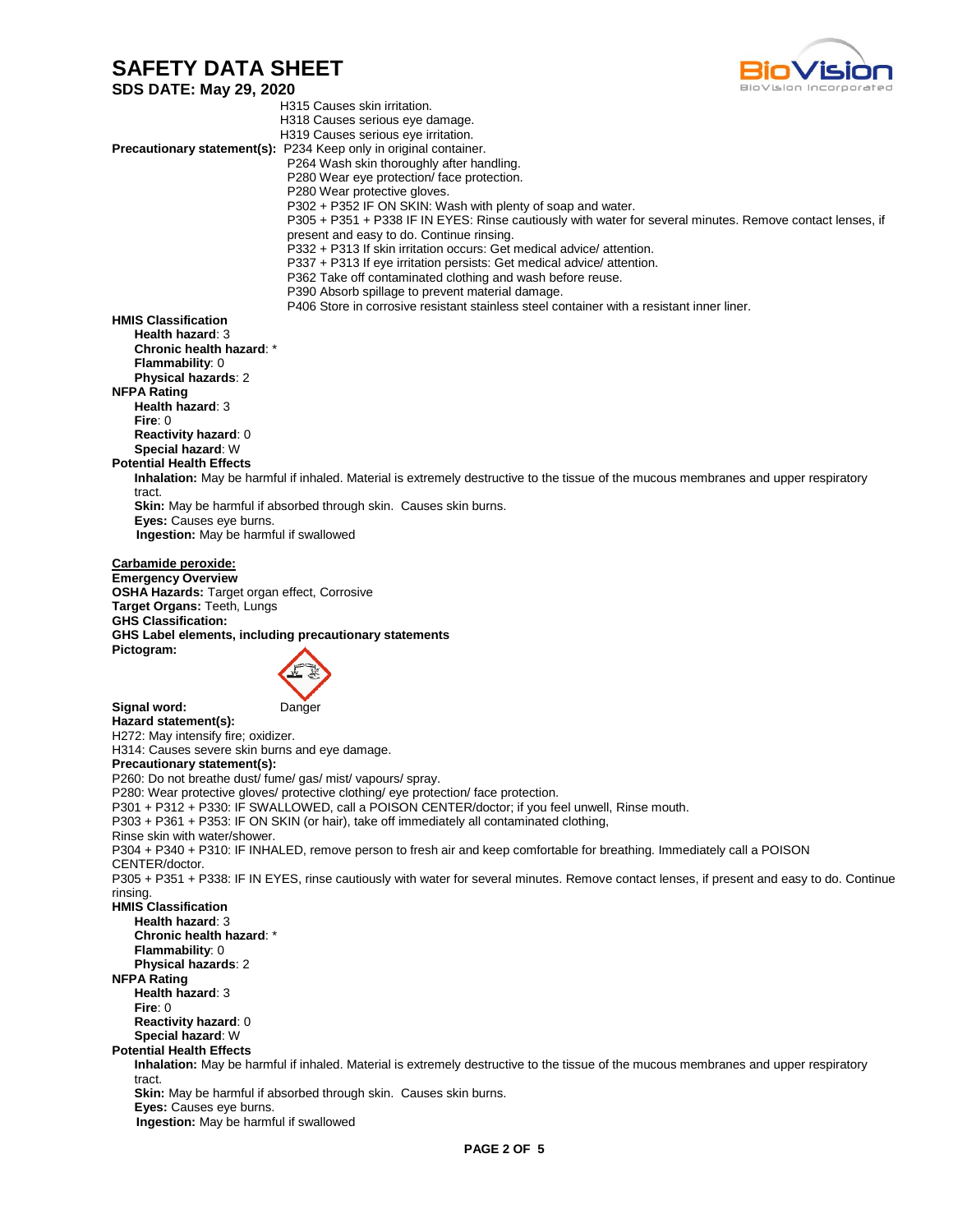# **SDS DATE: May 29, 2020**



#### **SECTION 4: FIRST AID MEASURES**

**General advice:** Consult a physician. Show this safety data sheet to the doctor in attendance.

**If inhaled:** If breathed in, move person into fresh air. If not breathing, give artificial respiration. Consult a physician.

**In case of skin contact:** Take off contaminated clothing and shoes immediately. Wash off with soap and plenty of water. Consult a physician. **In case of eye contact:** Rinse thoroughly with plenty of water for at least 15 minutes and consult a physician.

**If swallowed:** Do NOT induce vomiting. Never give anything by mouth to an unconscious person. Rinse mouth with water. Consult a physician.

#### **SECTION 5: FIRE-FIGHTING MEASURES**

**Suitable extinguishing media:** Suitable: Water spray, alcohol-resistant foam, dry chemical, carbon dioxide or appropriate foam. For small fires, use media such as "alcohol" foam, dry chemical or carbon dioxide. For large fires, apply water from as far as possible. Use large quantities of water applied as a mist or spray. Solid streams of water may be ineffective. Cool affected containers with flooding quantities of water.

**Special precautions for fire-fighters:** Protective Equipment: Wear self-contained breathing apparatus and protective clothing to prevent contact with skin and eyes.

**Special hazards arising from the substance or mixture:** Carbon oxides, Nitrogen oxides (NOx), Sulphur oxides, Hydrogen chloride gas.

### **SECTION 6: ACCIDENTAL RELEASE MEASURES**

**Personal precautions:** Use personal protective equipment. Avoid breathing vapors, mist or gas. Ensure adequate ventilation. Remove all sources of ignition. Evacuate personnel to safe areas. Beware of vapors accumulating to form explosive concentrations. Vapors can accumulate in low areas.

**Environmental precautions:** Prevent further leakage or spillage if safe to do so. Do not let enter drains. Discharge into the environment must be avoided.

**Methods for cleaning up:** Contain spillage, and then collect with non-combustible absorbent material (eg. sand, diatomaceous earth, vermiculite). Place in a container for disposal according to local regulations. Pick up and arrange disposal without creating dust. Sweep up and shovel. Keep in suitable, closed containers for disposal. Sweep up and shovel. Contain spillage, and then collect with an electrically protected vacuum cleaner or by wet-brushing and place in container for disposal according to local regulations. Keep in suitable, closed containers for disposal.

### **SECTION 7: HANDLING AND STORAGE**

#### **Precautions for safe handling**

- Wear appropriate protective clothing and safety gloves.
- Avoid inhalation.
- Avoid contact with eyes, skin and clothing.
- Mechanical exhaust required.
- Keep away from ignition sources, heat and flame.
- No smoking at working site.

• Incompatibilities: Strong oxidizing agents, Strong acids. Handling and unloading should be light, to prevent packaging broken, damp and cause losses.

• Working place should be equipped with appropriate varieties and quantities of firefighting equipment and leakage emergency treatment equipment.

#### **Conditions for safe storage**

• Store in cool place. Keep container tightly closed in a dry and well-ventilated place.

- Keep away from heat, sparks and flame.
- Keep away from sources of ignition.
- Incompatible: Strong oxidizing agents, Strong acids.

• Storage place should be equipped with appropriate varieties and quantities of firefighting equipment and leakage emergency treatment equipment.

Recommended storage temperature: 4°C

#### **SECTION 8: EXPOSURE CONTROLS/PERSONAL PROTECTION**

#### **Personal protective equipment**

#### **Respiratory protection**

Government approved respirator if needed.

#### **Hand protection**

Protective gloves. Gloves must be inspected prior to use. Use proper glove removal technique (without touching glove's outer surface) to avoid skin contact with this product. Dispose of contaminated gloves after use in accordance with applicable laws and good laboratory practices. Wash and dry hands.

#### **Eye protection**

Chemical safety goggles if needed..

**Skin and body protection**

Wear suitable protective clothing according to the concentration and amount of the substance at the workplace.

#### **Other Protect**

No smoking, drinking and eating at working site. Wash thoroughly after handling.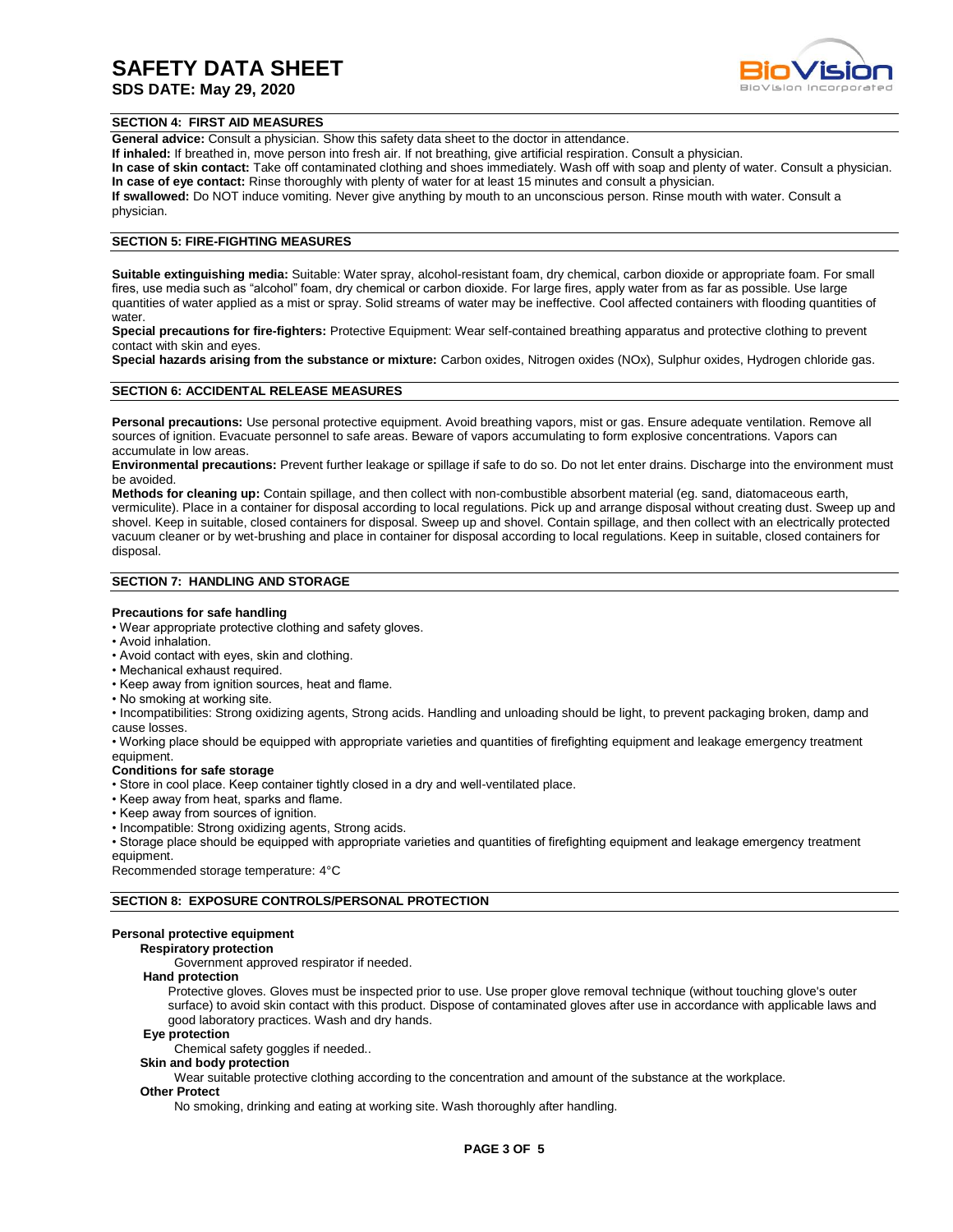**SDS DATE: May 29, 2020**

## **SECTION 9: PHYSICAL AND CHEMICAL PROPERTIES**



| <b>Property</b>            | <b>Sulfuric acid</b>         | Carbamide peroxide                         |
|----------------------------|------------------------------|--------------------------------------------|
| Appearance:                | Colorless transparent liquid | White crystalline                          |
| pH:                        | $\tilde{\phantom{a}}$        | No data available                          |
| <b>Water Solubility:</b>   | No data available            | No data available                          |
| <b>Other Solubility:</b>   | No data available            | No data available                          |
| <b>Boiling Point (°C):</b> | No data available            | No data available                          |
| Melting Point (°C):        | No data available            | 90 - 93 °C - lit.                          |
| Flash Point (°C):          | No data available            | No data available                          |
| Ignition Temperature (°C): | No data available            | No data available                          |
| Density:                   | No data available            | 1.390 g/cm <sup>3</sup> at 20 $^{\circ}$ C |

# **SECTION 10: STABILITY AND REACTIVITY**

| <b>Property</b>                             | Sulfuric acid                                                                                                                                       | Carbamide peroxide |  |
|---------------------------------------------|-----------------------------------------------------------------------------------------------------------------------------------------------------|--------------------|--|
| <b>Chemical stability:</b>                  | Stable under recommended storage conditions.                                                                                                        |                    |  |
| <b>Conditions to avoid:</b>                 | Heat, flames and sparks                                                                                                                             |                    |  |
| Materials to avoid:                         | Strong oxidizing agent, Light sensitive, Alcohols, Organic materials, Heavy metals, Powdered metals,<br>Strong reducing agents, Amines, Mercaptans. |                    |  |
| <b>Hazardous decomposition</b><br>products: | Carbon oxides, Nitrogen oxides (NOx), Sulphur oxides, Hydrogen chloride gas.                                                                        |                    |  |

### **SECTION 11: TOXICOLOGICAL INFORMATION**

# **Sulfuric acid:**

| oununu aulu.                    |                                                                                                                                                           |
|---------------------------------|-----------------------------------------------------------------------------------------------------------------------------------------------------------|
| <b>Acute toxicity:</b>          |                                                                                                                                                           |
| LD50 Oral - Rat - 1530 mg/kg    |                                                                                                                                                           |
|                                 | LD50 Dermal - Rabbit - 2730 mg/kg                                                                                                                         |
|                                 | LC50 Inhalation-Rat - 850 mg/m3 1 h                                                                                                                       |
|                                 | Skin corrosion/irritation: Can cause severe burns                                                                                                         |
|                                 | Serious eye damage/eye irritation: Can cause severe burns                                                                                                 |
|                                 | Respiratory or skin sensitization: No data available                                                                                                      |
|                                 | Germ cell mutagenicity: no data available                                                                                                                 |
|                                 | Carcinogenicity: no data available                                                                                                                        |
| IARC:                           | No component of this product present at levels greather than or equal to 0.1% is identified as probable, possible or<br>confirmed rat carcinogen by IARC. |
| ACGIH:                          | No component of this product present at levels greater than or equal to 0.1% is identified as a carcinogen or potential<br>carcinogen by ACGIH.           |
| NTP:                            | No component of this product present at levels greater than or equal to 0.1% is identified as a known or anticipated<br>carcinogen by NTP.                |
| OSHA:                           | No component of this product present at levels greater than or equal to 0.1% is identified as a carcinogen or potential<br>carcinogen by OSHA.            |
|                                 | Reproductive toxicity: no data available                                                                                                                  |
|                                 | Teratogenicity: no data available                                                                                                                         |
|                                 | Aspiration hazard: Can cause severe burns                                                                                                                 |
| <b>Potential Health Effects</b> |                                                                                                                                                           |
|                                 | Inhalation: no data available                                                                                                                             |
|                                 | Skin: May be harmful if absorbed through skin. Causes burns.                                                                                              |
|                                 | <b>Eyes:</b> Causes eye burns.                                                                                                                            |
|                                 | <b>Ingestion:</b> May be harmful if swallowed. Causes burns                                                                                               |
|                                 | Signs and Symptoms of Exposure: no data available                                                                                                         |
|                                 | Synergistic effects: no data available                                                                                                                    |
|                                 | Additional information: no data available                                                                                                                 |
| Carbamide peroxide:             |                                                                                                                                                           |
|                                 | <b>Acute toxicity:</b> $LD50 = 4060$ mg/kg (skin-rat)<br>Skin corrosion/irritation: no data available                                                     |
|                                 |                                                                                                                                                           |
|                                 | Serious eye damage/eye irritation: no data available                                                                                                      |
|                                 | Respiratory or skin sensitization: No data available                                                                                                      |
|                                 | Germ cell mutagenicity: no data available<br>Carcinogenicity: no data available                                                                           |
| IARC:                           |                                                                                                                                                           |
|                                 | No component of this product present at levels greather than or equal to 0.1% is identified as probable, possible or<br>confirmed rat carcinogen by IARC. |
| ACGIH:                          | No component of this product present at levels greater than or equal to 0.1% is identified as a carcinogen or potential                                   |
|                                 | carcinogen by ACGIH.                                                                                                                                      |
| NTP:                            | No component of this product present at levels greater than or equal to 0.1% is identified as a known or anticipated<br>carcinogen by NTP.                |

OSHA: No component of this product present at levels greater than or equal to 0.1% is identified as a carcinogen or potential carcinogen by OSHA.